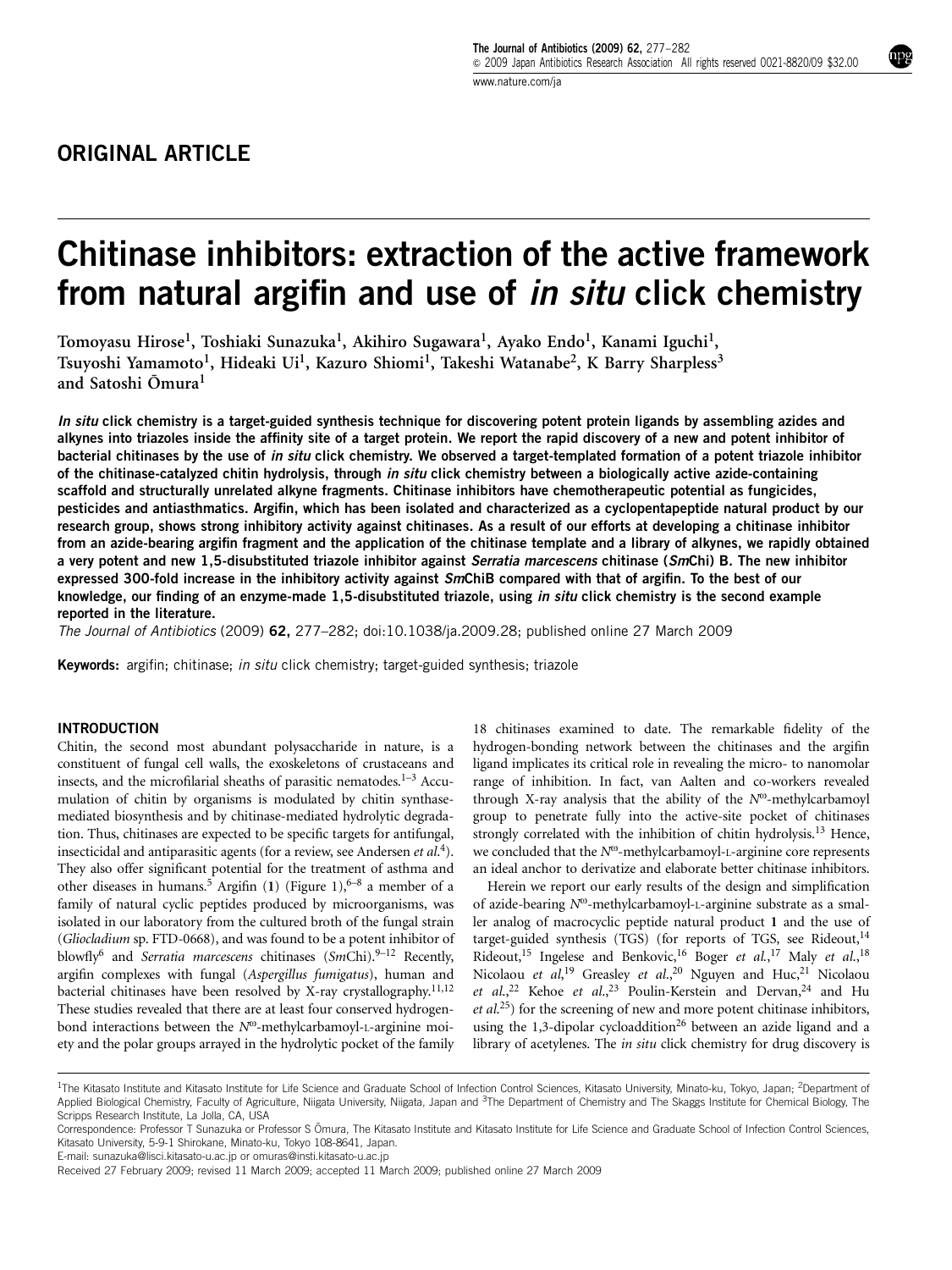<span id="page-1-0"></span>

Figure 1 Argifin (1) and the  $IC_{50}$  values against Serratia marcescens chitinases A, B and  $C_1$ .

dependent on irreversibly reacting reagents that are inert under physiological conditions,[27](#page-5-0) as shown earlier by the discovery of highly potent inhibitors of acetylcholine esterase,  $28-31$  carbonic anhydrase  $II^{32}$ and HIV-1 protease.<sup>33</sup>

# RESULTS AND DISCUSSION

## Preparation of the azide-bearing inhibitors

Initially, we investigated the appropriate inhibitors to develop in situ click chemistry from the  $N^{\omega}$ -methylcarbamoyl-L-arginine scaffold. Although a simple arginine-derived inhibitor 2 discovered by van Aalten and co-workers had been reported independently, $13$  it showed low inhibitory activity against SmChi in contrast to argifin 1, which was examined by our group (Figure 2). We synthesized the azide-bearing inhibitor 3 as a reactive scaffold for capturing complementary acetylenic reagents to form triazole-linked inhibitors by TGS. Competition assay with 4-methylumberiferyl diacetylchitobiose  $(4-MU-(GluNAc))^{34,35}$ showed that this azide-bearing inhibitor 3 expressed a low inhibitory activity similar to that of the azide-lacking inhibitor 2, which are in striking contrast to the potency of the natural product 1. Hence, amide derivatives of azide 3 with amines other than methylamine were made and tested to see whether the binding could be restored to a level that would make azide 3 a sufficiently good anchor at the active site, to be used for the capture of alkyne-bearing candidates through in situ triazole formation. Fortunately, the dibenzylamide analog 5 of azide 3 emerged as a potent inhibitor (0.045 and 0.58  $\mu$ M IC<sub>50</sub> values against SmChiA and B, respectively). Interestingly, the  $IC_{50}$  value against SmChiB of 5 was 10-fold stronger than that of parent 1. The monobenzylamide 4 was also active, but less than 5. As seen in Figure 2, compounds 2–5 can be ranked by inhibition constants as  $5>4>3\approx 2$ . We therefore used potent azide analog 5 as a target 'anchor' molecule for in situ click chemistry.

#### Screening for enzyme-templated reaction

The in situ click chemistry experiments were carried out in parallel in 96-well microtiter plates to explore the chitinase-accelerated reaction using a mixture of SmChi A, B and  $C_1$  (Sigma Co., Tokyo, Japan). Utilization of the mixed SmChi has the advantage of accelerating the identification of new inhibitors against each isozyme of chitinase through a one-off screening. Although a single isozyme or multiple isozymes of chitinase may participate in the formation of triazoles under this particular screening condition, the identification of the actual templating isozyme or isozymes can be determined in a followup assay using separate isozymes. Consequently, azide  $5(100 \,\mu)$  and 71 structurally diverse alkynes  $(300 \,\mu\text{m})$  were incubated in the presence



Figure 2 Structures and  $IC_{50}$  values of  $N^{\omega}$ -methylcarbamoyl-L-argininederived inhibitors.

of SmChi A, B and C<sub>1</sub> (9.6 mUnit ml<sup>-1</sup>) in 10% methanol containing phosphate buffer solution at pH 7.0 [\(Scheme 1\)](#page-2-0). The formation of the triazole products was monitored by HPLC and mass spectrometry by selected ion recording detection (LCMS-SIR, also known as HPLC and mass spectrometry in selected ion monitoring (LCMS-SIM)) after 20 h at 37 °C. After analysis of each reaction mixture, only alkyne 6  $(IC_{50} > 30 \mu)$  was sufficiently accelerated in its cycloaddition with azide 5 in the presence of the enzymes to yield a detectable amount of triazole 7 (at this point not distinguished as to whether a syn- or antisubstituted triazole) in the background with great reproducibility by LCMS-SIR measurement [\(Figure 3\)](#page-2-0). In effect, the chitinases had performed as a reaction vessel of molecular scale to create its own better inhibitor.

#### Preparations and inhibitory activities of triazole 7

Subsequently, azide 5 and alkyne 6 were subjected to copper(I) catalyzed azide-alkyne cycloaddition conditions (CuAAC)<sup>36-38</sup> along with the ruthenium-catalyzed azide-alkyne cycloaddition reaction conditions (RuAAC),  $39,40$  to prepare pure regioisomers of 7 allowing the identification of the regiochemistry of the triazole formed by the enzymes. As expected, pure 1,4- and 1,5-disubstituted triazole products (**anti-7** and **syn-7**) were obtained [\(Scheme 2](#page-2-0)). Having both pure triazoles in hand, we turned our attention to the identification of the generated triazole analog by TGS and the participating isozymes of the enzyme for this *in situ* click chemistry. For the determination of  $IC_{50}$ values against each *SmChi* isozyme, **anti-** and **syn-7** were assessed in a competition assay with  $4-MU-(GluNAC)$ . As shown in [Figure 4,](#page-2-0) the inhibitory activities of both regioisomers of 7 against  $SmChi$  A and  $C_1$ were almost the same as those of 5. On the other hand, syn-7 displayed high inhibitory activity against SmChi B  $(IC_{50}$  value of  $0.022 \mu M$ ), which is approximately 30-fold stronger than that of 5 (approximately 300-fold improved potency as compared with the natural product 1). These results strongly indicate that  $syn-7$  is most likely formed in situ by the SmChi B isozyme in the enzyme mixture.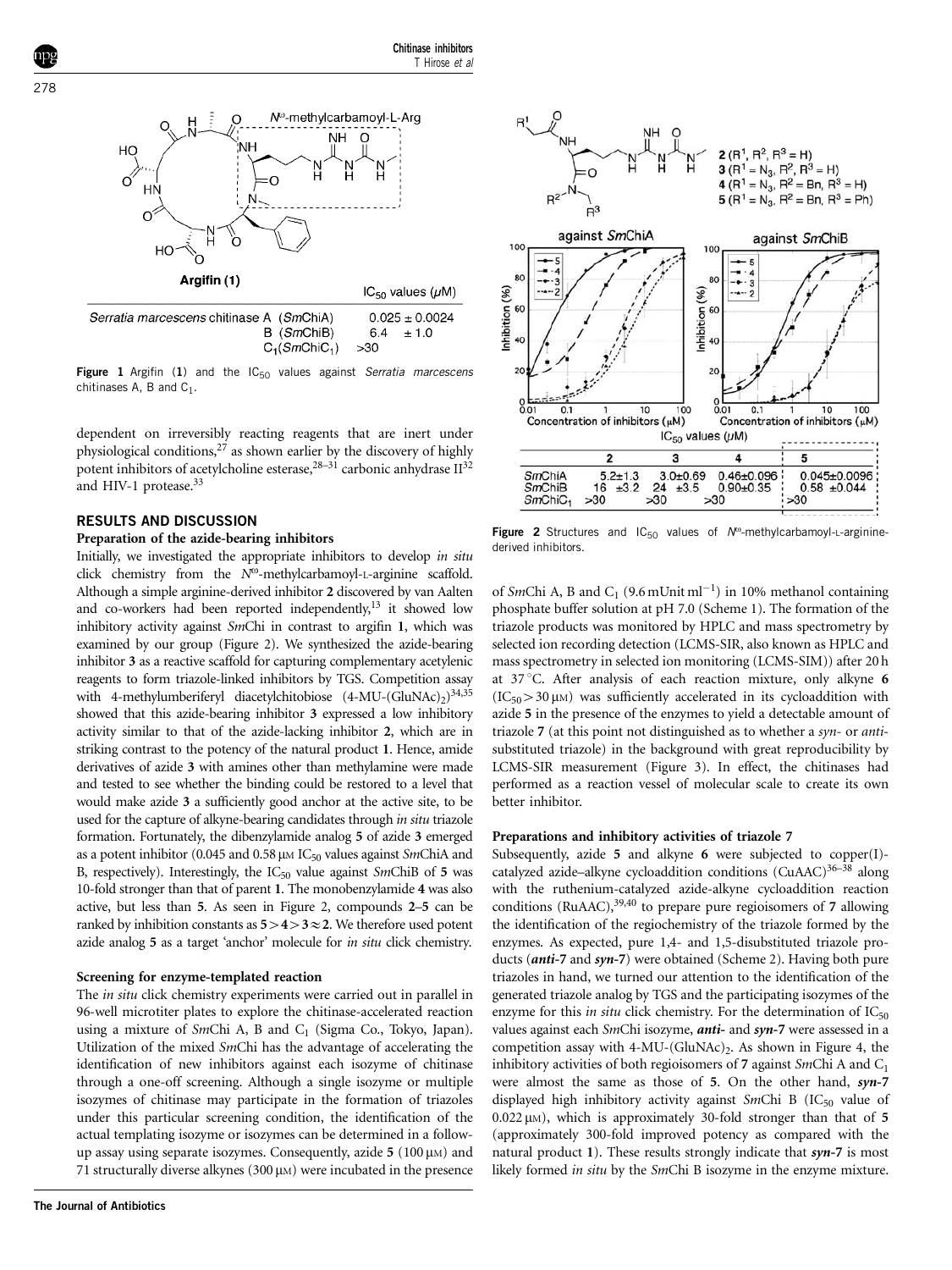<span id="page-2-0"></span>

Scheme 1 SmChi templated in situ click chemistry protocol and the guided triazole analog.



Figure 3 Results of in situ click chemistry between 5 and 6, monitored by LCMS-SIR. (a) Authentic sample of  $7$  from thermal reaction (100 $^{\circ}$ C. 12 h). apparently single peak  $(4.9 \text{ min})$  of 7  $(anti: syn=3: 2)$  was observed; (b) reaction (37 °C, 20h) between 5 (100  $\mu$ m) and 6 (300  $\mu$ m) in the presence of SmChi (9.6 mUnitml<sup>-1</sup>); (c) without SmChi (background reaction).

#### Acceleration effect of syn-triazole formation through SmChiB

Analysis of syn-anti selection for the in situ screening by LCMS-SIR revealed that a combination of azide 5 and alkyne 6 had led to the accelerated formation of syn-7 in the presence of pure  $(His)_{6}$ -SmChiB in an enzyme-dose-dependent manner ([Figure 5](#page-3-0)). Moreover, no syntriazole formation was observed in the control incubation containing SmChi B and the same azide and alkyne in the presence of a natural product argadin acting as a potent inhibitor (see Supplementary Information for structure)<sup>[41](#page-5-0)</sup> (IC<sub>50</sub> values against SmChiB,  $33 \pm 2.8$  nm), thereby validating syn-7 as an in situ hit and confirming that its formation required the enzyme active site to be accessible. Interestingly, the regioisomer anti-7, which is predominantly formed



Scheme 2 Preparation of *anti* and syn-7. TBTA=tris-(benzyltriazolylmethyl) amine, THF=tetrahydrofuran.



Figure 4  $IC_{50}$  values of *anti* and syn-7 against SmChiA, B and C<sub>1</sub>.

under pure thermal Huisgen conditions, is less active against SmChiB than the 'anchor' molecule 5, which probably presents the  $-CH_2-N_3$ group in a unique position when 5 and the protein form their complex. At this point, the chitinase–5 complex is most likely a single entity presenting the azide properly to the 'well-suited' alkyne ligand and correctly binding to the complex so that a syn-triazole selectively clicks into its existence. Now the two small molecules have become one, and this enzyme-templated molecule invariably binds more strongly than either component alone. The high kinetic barrier would effectively lower 5 and 6 until they are attracted to each other to form the thermodynamically unfavorable syn-isomer.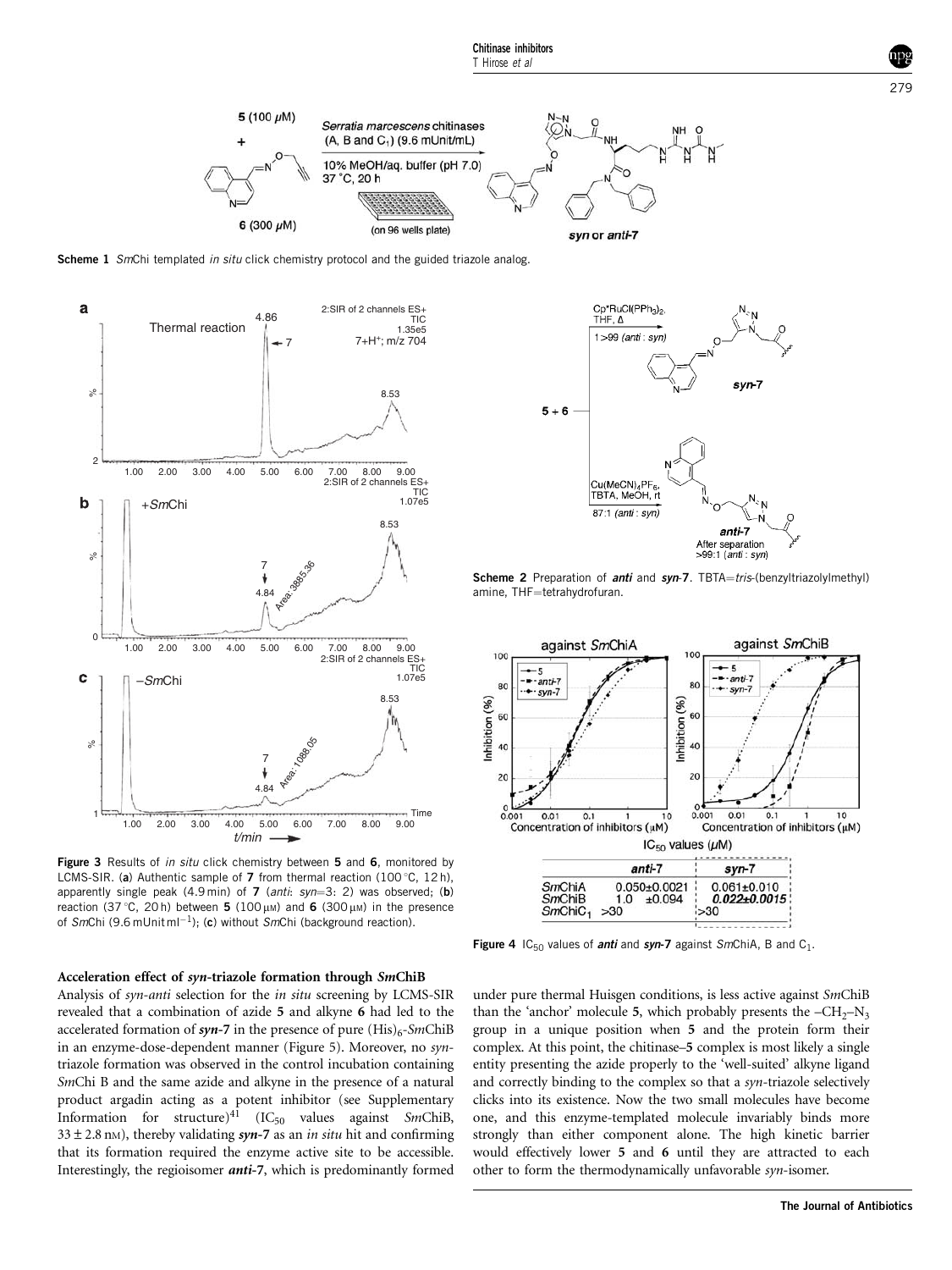<span id="page-3-0"></span>

Figure 5 Identification of syn-anti selection for in situ click chemistry between 5 (100  $\mu$ M) and 6 (300  $\mu$ M), monitored by LCMS-SIR under different conditions from [Figure 3](#page-2-0). (a) Authentic sample of 7 from thermal reaction (100 °C, 12h):  $syn-7$  (9.0min) and anti-7 (9.5min) (2:3 ratio); (b) reaction with pure (His)<sub>6</sub>-SmChiB (192µgml<sup>-1</sup>; 37 °C, 20 h); (c) (His)<sub>6</sub>-SmChiB (96µgml<sup>-1</sup>; 37 °C, 20 h); (d) (His)<sub>6</sub>-SmChiB (48µgml<sup>-1</sup>; 37 °C, 20 h); (e) (His)<sub>6</sub>-SmChiB (192  $\mu$ g ml<sup>-1</sup>), argadin (100  $\mu$ m; 37 °C, 20 h); and (f) without enzyme (background reaction).

#### Conclusion and remarks

We discovered a highly active inhibitor of chitinase through in situ click chemistry. The strategy used an azide substituent appended to an active domain excised, as it were, from the more complex natural macrocyclic peptide 1. The SmChi, which in this case was specifically SmChiB, acts as both mold and template for triazole formation between a unique pair of azide and alkyne fragments. Indeed, a number of analogs, based on bioactive molecules, would have to be synthesized to reveal the SAR for the affinity of a specific target molecule (e.g. enzymes) and to identify superior materials for traditional lead discovery. In the process of in situ click chemistry, the highly exergonic nature of triazole formation makes the process completely irreversible and thereby locks in unique information, a kind of embedded message of the encounter. More practically, it allowed us to discover a lead template for the discovery of a selective chitinase inhibitor directed toward the functions of SmChi, without the need for long and costly analog syntheses. Ongoing studies are focused on optimizing the structure and further evaluating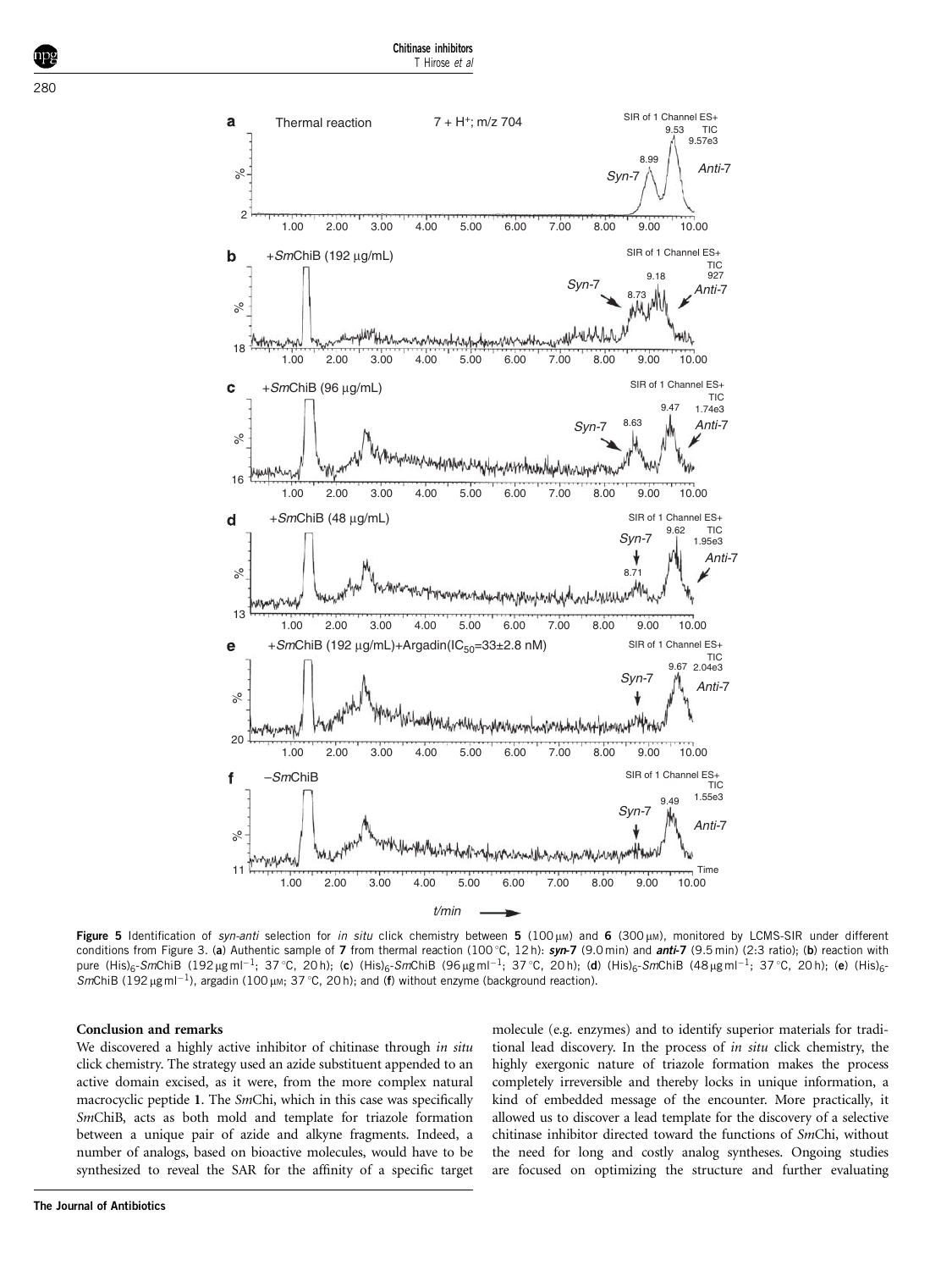<span id="page-4-0"></span>bioactivities against various types of chitinases, as well as promoting efforts to seek entirely new inhibitors, not only for chitinases but also for thorough application and refinement of the basic in situ methodology.

# METHODS

Details of the experimental procedures and characterization of the new compounds, list of the acetylenes library, the expression of each Serratia marcescens chitinases and  $IC_{50}$  determination can be found in the Supplementary Information.

### In situ click chemistry experiment using a mixture of SmChiA,  $B$  and  $C_1$

Azide 5 (5 µl; 2.0 mm in MeOH) was diluted in 0.1 m phosphate buffer (pH 7.0) (60  $\mu$ l). Subsequently, the required alkynes (5  $\mu$ l; 6.0 mm in MeOH) were added to the azide solution, followed immediately by the addition of a solution of  $SmChi$  A, B and  $C_1$ , which was purchased from Sigma Co. (C-7809-1UN) (for the ratio of the SmChi isozymes, see Supplementary Figure 10 in the Supplementary Information), in  $0.1$  M phosphate buffer (30 µl; 32 mUnit ml<sup>-1</sup>) to give final concentrations of 9.6 mUnit ml<sup>-1</sup> SmChi, 100 μm azide 5 and 300 μm of each alkyne (Supplementary Figure 7) in 10% MeOH/phosphate buffer  $(100 \,\mu l)$ . After mixing thoroughly, the reaction mixtures were incubated at 37 °C for 20 h, then diluted with 100  $\mu$ l MeOH to restrain the enzyme activity and injected directly into the LC/UV-MS instrument to perform LCMS-SIR analysis (Column: Senshu Pak Pegasil (Senshu Scientific Co., Tokyo, Japan) ODS 2ø×50 mm; conditions for HPLC: gradient 10% MeCN (0.05% TFA)/H2O (0.1% TFA) to 100% MeCN (0.05% TFA) over 8 min, flow  $0.3 \text{ ml min}^{-1}$ , detect 200–400 nm, temp 20 °C; MS-SIR: cone voltage 60 V, source temp 110 °C, desolvation temp 350 °C, selected mass 704  $[M+H]^+$ ). The triazole products were identified by their retention times and molecular weights. Control experiments without chitinases (azide  $5(5 \mu k)$ ;  $2.0 \text{ mm}$  in MeOH) and alkynes (5 µl; 6.0 mm in MeOH) in 0.1 m phosphate buffer (pH 7.0) (90  $\mu$ l) at 37 °C for 20 h) were run consecutively.

One unit of chitinases can liberate 1.0 mg of N-acetyl-D-glucosamine from chitin per hour at pH 6.0 at in a 2-h assay.

#### Expression and purification of  $(His)_{6}$ -SmChiB

SmChiB gene was amplified by PCR and cloned in frame to pTrcHis B vector (Invitrogen, Tokyo, Japan) to give pTrcHisSmChiB. E. coli strain DH5a harboring plasmid pTrcHisSmChiB was harvested and disrupted by the same procedure used for expression of crude SmChiB. After centrifugation, the supernatant was applied to HisTrap Chelating HP column (Amersham Biosciences, Tokyo, Japan), and the bound proteins were eluted by a stepwise gradient of imidazole in 100 mm phosphate buffer.  $(His)_{6}$ -SmChiB was eluted at a concentration of over 150 mM imidazole and showed a molecular mass of 53 kDa on SDS-PAGE (Supplementary Figure 10). The combined fraction was concentrated and imidazole was removed using HiTrap Desalting column (Amersham BioSciences). The protein concentration  $(320 \,\text{\upmu g\,ml}^{-1})$  was determined by Bradford method using protein quantification kit-rapid (Dojindo, Kumamoto, Japan) with BSA as a standard protein (0.80 absorbance at 595 nm for diluted protein solution  $(\times 10)$ ) (Supplementary Figure 10). The chitinolytic activity of purified  $(His)_{6}$ -SmChiB was assayed by the procedure in the Supplementary Information (Supplementary Figure 10).

#### In situ formation of syn-7 by SmChiB template reaction

A chromatographic and analytical method different from in situ click screening was used for determining the syn-anti selection of the in situ click chemistry product 7 by  $(His)_{6}$ -SmChiB. The assignment was accomplished by comparing the retention times of the in situ products with authentic samples prepared by the thermal reaction of triazole formation.

Azide  $5$  ( $5 \mu$ l; 2.0 mm in MeOH) was diluted in 0.1 m phosphate buffer ( $pH$ 7.0) (60  $\mu$ l). Subsequently, the alkyne 6 (5  $\mu$ l; 6.0 mm in MeOH) was added to the azide solution, followed immediately by the additon of a solution of  $(His)_{6-}$ SmChiB  $(320 \,\mu g \,\text{ml}^{-1})$  in 0.1 M phosphate buffer  $(30 \,\mu l)$  to give a final concentration of 96  $\mu$ g ml<sup>-1</sup>(His)<sub>6</sub>-SmChiB, 100  $\mu$ m azide 5 and 300  $\mu$ m alkyne

6 in 10% MeOH/phosphate buffer  $(100 \,\mu l)$ . After mixing thoroughly, the reaction mixtures were kept at 37 °C for 20 h, then cooled to 20 °C and diluted with 100 µl MeCN to restrain the enzyme activity and injected directly into the LC/UV-MS instrument to perform LCMS-SIR analysis (Column: Develosil (Nomura Chemical Co., Aichi, Japan) C30-UG-5,  $2\omega \times 150$  mm; conditions for HPLC: isocratic 29% MeCN(0.05% TFA)/H<sub>2</sub>O(0.1%TFA), flow 0.3 ml min<sup>-1</sup>, detect 200-400 nm, temp 20 °C; MS-SIR: cone voltage 95 V, source temp 110 °C, desolvation temp 350 °C, selected mass 704  $[M+H]^+$ ). The triazole products were identified by their retention times and molecular weights. In concurrence, experiments to investigate the dose dependency of the enzyme for production of syn-7 were carried out under the same condition by using different concentrations of  $(His)_6$ -SmChiB (final concentrations 192 and  $48 \,\mu g \,\text{ml}^{-1}$  (His)<sub>6</sub>-SmChiB, respectively, 100  $\mu$ m azide 5 and 300  $\mu$ m of alkyne 6 in 10% MeOH/phosphate buffer). From these comparisons, dose-dependent production of syn-7 was clearly observed [\(Figure 5](#page-3-0)). LCMS-SIR peaks of synand anti-7 were confirmed by co-injection of authentic sample 7 (from thermal reaction) and a crude mixture of enzyme template reaction  $((His)_{6}$ -SmChiB 192 μg ml<sup>-1</sup>, 100 μm azide and 300 μm alkyne at 37 °C, 20 h) (Supplementary Figure 11). Control experiments in the presence of the known SmChiB inhibitor Argadin<sup>41</sup> (IC<sub>50</sub> 33 ± 2.8 nM) (final concentration: 192 µg ml<sup>-1</sup> SmChiB, 100  $\mu$ M argadin, 100  $\mu$ M azide 5 and 300  $\mu$ M alkyne 6) and in the absence of enzyme  $(100 \,\mu\text{m})$  azide 5 and 300  $\mu$ m alkyne 6) were run consecutively.

#### ACKNOWLEDGEMENTS

This work was supported by the Grant of the 21st Century COE Program, Ministry of Education Culture, Sports, Science and Technology. We also thank Ms A Nakagawa, Ms N Sato and Dr K Nagai for various instrumental analyses.

- 1 Boot, R. G. et al. Identification of a novel acidic mammalian chitinase distinct from chitotriosidase. J. Biol. Chem. 276, 6770–6778 (2001).
- 2 Shahabuddin, M., Toyoshima, T., Aikawa, M. & Kaslow, D. C. Transmission-blocking activity of a chitinase inhibitor and activation of malarial parasite chitinase by mosquito protease. Proc. Natl Acad. Sci. USA 90, 4266–4270 (1993).
- 3 Shibata, Y., Foster, L. A., Bradfield, J. F. & Myrvik, Q. N. Oral administration of chitin down-regulates serum IgE levels and lung eosinophilia in the allergic mouse. J. Immunol. 164, 1314–1321 (2000).
- 4 Andersen, O. A., Dixon, M. J., Eggleston, I. M. & van Aalten, D. M. F. Natural product family 18 chitinase inhibitors. Nat. Prod. Rep. 22, 563-579 (2005).
- Zhu, Z. et al. Acidic mammalian chitinase in asthmatic Th2 inflammation and IL-13 pathway activation. Science 304, 1678-1682 (2004).
- 6 Omura, S. et al. Argifin, a new chitinase inhibitor, produced by Gliodadium sp. FTD-0668. I. Taxonomy, fermentation, and biological activities. J. Antibiot. 53, 603–608 (2000).
- Arai, N., Shiomi, K., Iwai, Y. & Ōmura, S. Argifin, a new chitinase inhibitor, produced by Gliodadium sp. FTD-0668. II. Isolation, physico-chemical properties, and structure elucidation. *J. Antibiot*. 53, 609–614 (2000).
- 8 Shiomi, K. et al. Structure of argifin, a new chitinase inhibitor produced by Gliocladium sp. Tetrahedron Lett. 41, 2141–2143 (2000).
- 9 Suzuki, K. et al. Chitinases A, B, and C1 of Serratia marcescens 2170 produced by recombinant Escherichia coli: enzymatic properties and synergism on chitin degradation. Biosci. Biotechnol. Biochem. 66, 1075–1083 (2002).
- 10 Horn, S. J. et al. Comparative studies of chitinases A, B and C from Serratia marcescens. Biocatal. Biotransform. 24, 39–53 (2006).
- 11 Rao, F. V. et al. Specificity and affinity of natural product cyclopentapeptide inhibitors against A. fumigatus, human, and bacterial chitinases. Chem. Biol. 12, 65–76 (2005).
- 12 Houston, D. R. et al. High-resolution structures of a chitinase complexed with natural product cyclopentapeptide inhibitors: mimicry of carbohydrate substrate. Proc. Natl Acad. Sci. USA 99, 9127–9132 (2002).
- 13 Andersen, O. A. et al. Structure-based dissection of the natural product cyclopentapeptide chitinase inhibitor argifin. Chem. Biol. 15, 295-301 (2008).
- 14 Rideout, D. Self-assembling cytotoxins. Science 233, 561–563 (1986).
- 15 Rideout, D., Calogeropoulu, T., Jaworski, J. & McCarthy, M. Synergism through direct covalent bonding between agents: a strategy for rational design of chemotherapeutic combinations. Biopolymers 29, 247–262 (1990).
- 16 Inglese, J. & Benkovic, S. J. Multisubstrate adduct inhibitors of glycinamide ribonucleotide transformylase: synthetic and enzyme-assembled. Tetrahedron 47, 2351–2364 (1991).
- 17 Boger, D. L. et al. 10-formyl-5,8,10-trideazafolic acid (10-formyl-TDAF): a potent inhibitor of glycinamide ribonucleotide transformylase. Bioorg. Med. Chem. 5, 1817–1830 (1997).